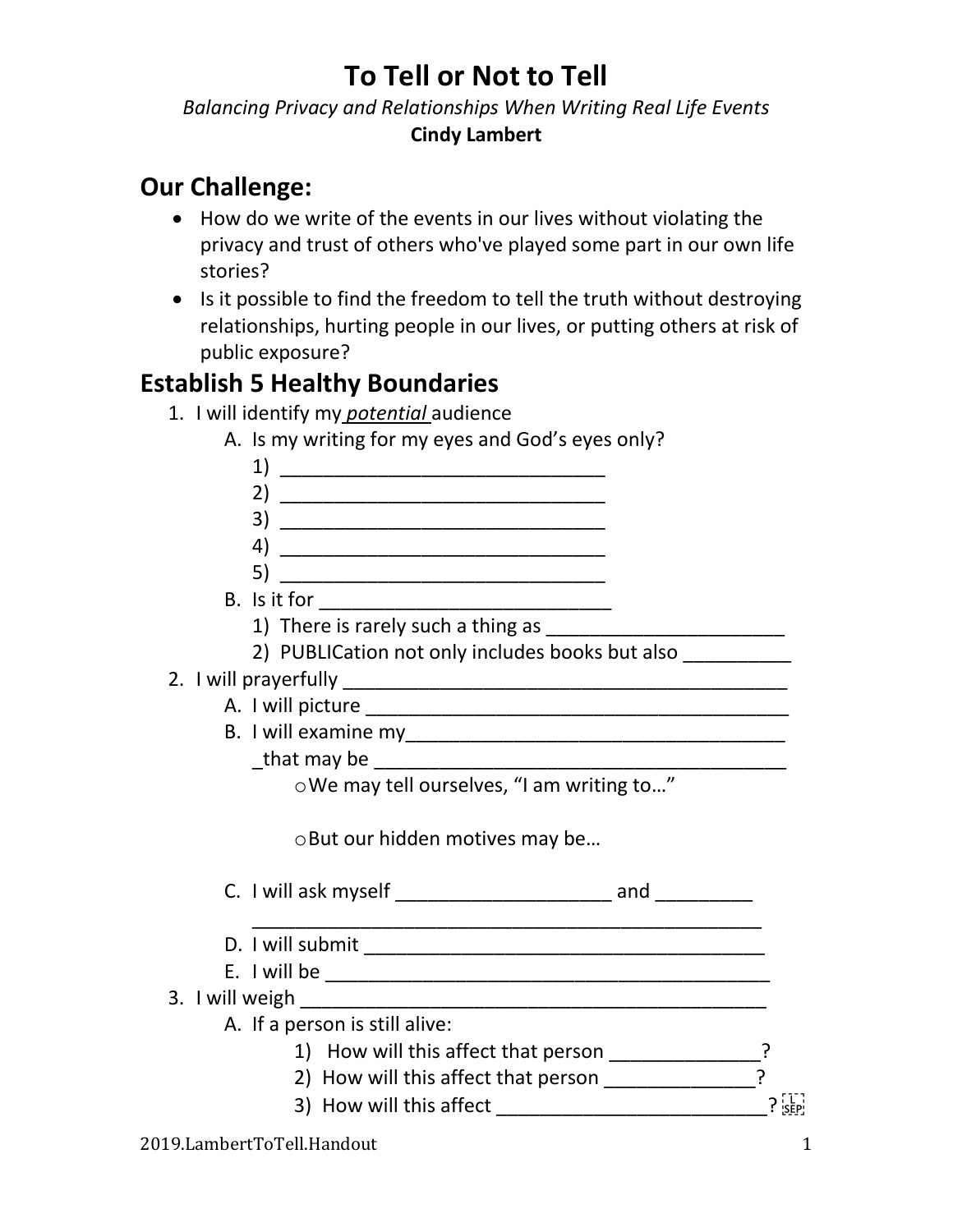## *Balancing Privacy and Relationships When Writing Real Life Events* **Cindy Lambert**

- B. What if persons X, Y, and Z read this?
	- 1) Consider friends, family, coworkers and

## 4. I will weigh my timing

- A. God's timing is perfect. Do not be \_\_\_\_\_\_\_\_\_\_\_\_\_\_\_\_\_\_\_\_\_
- B. Why do you feel called to tell your message *\_\_\_\_\_\_\_\_\_\_\_\_*?
- C. Accept that closed doors and delays may be God's  $\frac{1}{2}$  way of allowing time to pass for \_\_\_\_\_\_\_\_\_\_\_\_\_\_\_\_\_\_\_\_\_\_\_\_\_\_\_\_
	- 1) \_\_\_\_\_\_\_\_\_\_\_\_\_\_\_\_\_\_\_\_\_\_\_\_\_\_\_\_\_\_\_\_\_\_\_\_\_\_\_\_\_\_ 2) \_\_\_\_\_\_\_\_\_\_\_\_\_\_\_\_\_\_\_\_\_\_\_\_\_\_\_\_\_\_\_\_\_\_\_\_\_\_\_\_\_\_ 3) \_\_\_\_\_\_\_\_\_\_\_\_\_\_\_\_\_\_\_\_\_\_\_\_\_\_\_\_\_\_\_\_\_\_\_\_\_\_\_\_\_\_

\_\_\_\_\_\_\_\_\_\_\_\_\_\_\_\_\_\_\_\_\_\_\_\_\_\_\_\_\_\_\_\_\_\_\_\_\_\_\_\_\_\_

- 5. I will be honest,
	- A. TERMS TO KNOW: **libel and slander.** Libel and slander are types of defamatory statements. Libel is a written defamatory statement, and slander is a spoken or oral defamatory statement. http://www.nolo.com/legal-encyclopedia/libel-vsslander-different-types-defamation.html)
		- o Do my words convey an *unjustly* unfavorable impression?
		- oDo my words *without just cause* expose another to public contempt?
		- oDo my words make a *false* statement that causes people to have a bad opinion of someone?

# **Commit to 5 Guiding Principles**

- 1. I will tell the story
- 2. I will tell the story to bring
	- \_\_\_\_\_\_\_\_\_\_\_\_\_\_\_\_\_\_\_\_\_\_\_\_\_\_\_\_\_\_\_\_\_\_\_\_\_\_\_\_\_\_\_\_\_\_\_\_\_\_\_\_\_\_\_ A. I will focus on the reader's needs and good, not
		- \_\_\_\_\_\_\_\_\_\_\_\_\_\_\_\_\_\_\_\_\_\_\_\_\_\_\_\_\_\_\_\_\_\_\_\_\_\_\_\_\_\_\_\_\_\_\_\_\_\_ B. I will tell enough for \_\_\_\_\_\_\_\_\_\_\_\_\_\_\_\_\_\_\_\_\_\_\_\_\_\_\_\_\_\_\_\_ and \_\_\_\_\_\_\_\_\_
			- o *Every* scene I write will have a *specific purpose* for

\_\_\_\_\_\_\_\_\_\_\_\_\_\_\_\_\_\_\_\_\_\_\_\_\_\_\_\_\_\_\_\_\_\_\_\_\_\_\_\_\_\_

\_\_\_\_\_\_\_\_\_\_\_\_\_\_\_\_\_\_\_\_\_\_\_\_\_\_\_\_\_\_\_\_\_\_\_\_\_\_\_\_\_\_\_\_\_\_\_\_\_\_\_\_\_\_

- 3. I will remember that there are many
	- A. Perceptions and reality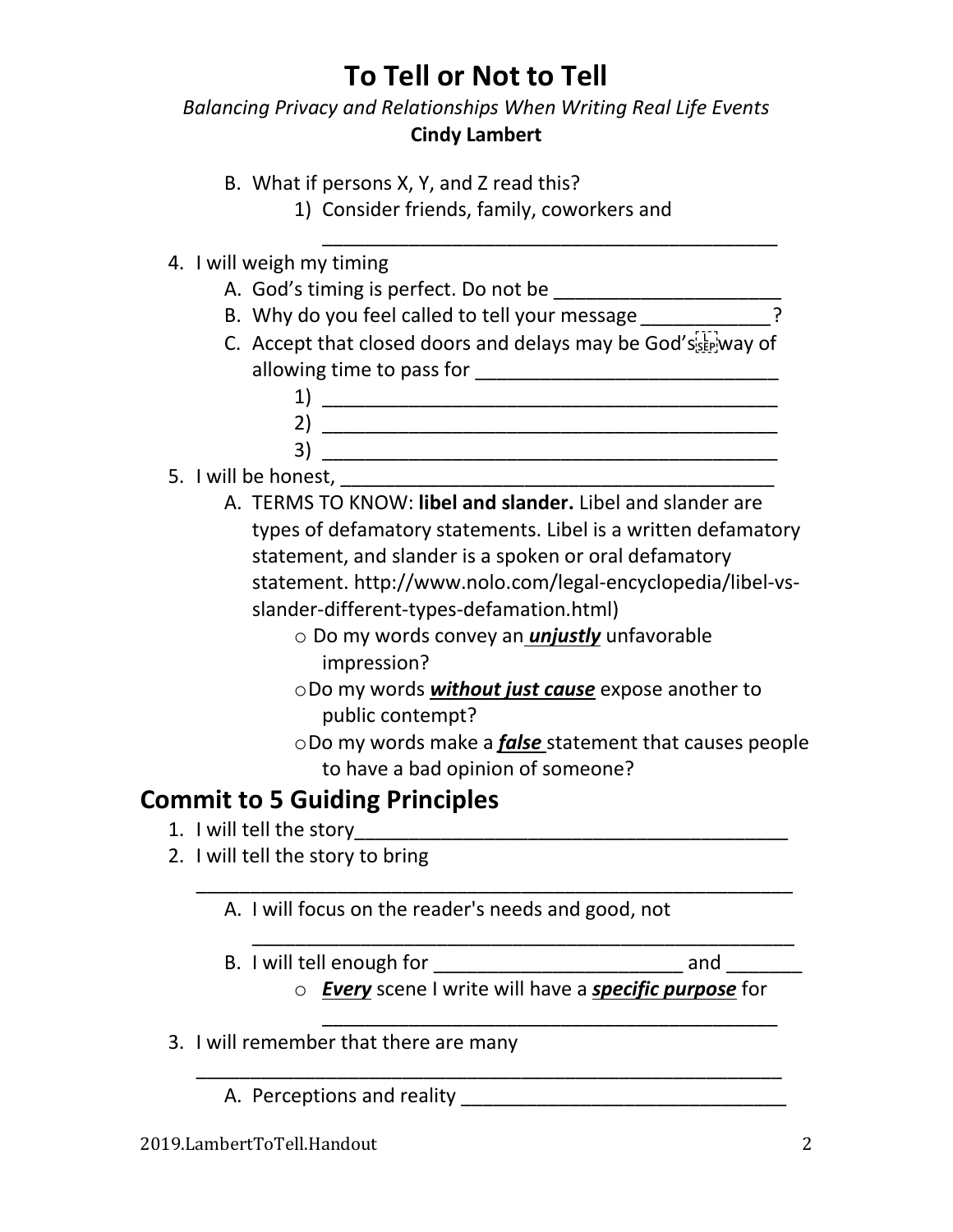*Balancing Privacy and Relationships When Writing Real Life Events*

### **Cindy Lambert**

|    | 1) Memory is subject to |  |  |
|----|-------------------------|--|--|
| a. |                         |  |  |
| b. |                         |  |  |
| c. |                         |  |  |
| d. |                         |  |  |
| А. |                         |  |  |

4. I will take responsibility for my choices, behaviors, and attitudes and

\_\_\_\_\_\_\_\_\_\_\_\_\_\_\_\_\_\_\_\_\_\_\_\_\_\_\_\_\_\_\_\_\_\_\_\_\_\_\_\_\_\_\_\_\_\_\_\_\_\_\_\_\_\_\_\_

\_\_\_\_\_\_\_\_\_\_\_\_\_\_\_\_\_\_\_\_\_\_\_\_\_\_\_\_\_\_\_\_\_\_\_\_\_\_\_\_\_\_\_\_\_\_\_\_\_\_\_\_\_\_\_\_

5. I will be diligent that my words will bring \_\_\_\_\_\_\_\_\_\_\_\_\_\_\_\_\_\_\_\_\_\_\_\_\_\_\_\_\_\_\_\_\_

### **Employ Tested Techniques**

- 1. Use LEGAL STATEMENTS. **SEE BELOW.** A note from Cindy: SEEK LEGAL COUNSEL! I am NOT a lawyer and am not qualified to offer legal advice.
	- A. **DISCLAIMER STATEMENTS.** The difference between
	- B. **GATHER RELEASE STATEMENTS as much as reasonably possible:**

\_\_\_\_\_\_\_\_\_\_\_\_\_\_\_\_\_\_\_\_\_\_\_\_\_\_\_\_\_\_\_\_\_\_\_\_\_\_\_\_\_\_\_\_\_\_\_\_

- 2. Disguise the person you are writing about
	- A. Change \_\_\_\_\_\_\_\_\_\_\_\_\_\_\_\_\_\_\_\_\_\_\_\_\_\_\_\_\_\_\_\_\_\_\_\_\_\_\_\_\_\_
	- B. Change \_\_\_\_\_\_\_\_\_\_\_\_\_\_\_\_\_\_\_\_\_\_\_\_\_\_\_\_\_\_\_\_\_\_\_\_\_\_\_\_\_\_ Alter \_\_\_\_\_\_\_\_\_\_\_\_\_\_\_\_\_\_\_\_\_\_\_\_\_\_\_\_\_\_\_\_\_\_\_\_\_\_\_\_\_\_\_\_
	- $C.$  Split a "real"  $\overline{\phantom{a} \phantom{a}}$
	- D. Create a composite character \_\_\_\_\_\_\_\_\_\_\_\_\_\_\_\_\_\_\_\_\_\_\_\_\_
- 3. Reduce a particular person to a symbol instead of using a name the person can become "one who is controlling, " or " one who doesn't know boundaries" or "one who betrays a confidence".
	- A. \_\_\_\_\_\_\_\_\_\_\_\_\_\_\_\_\_\_\_\_\_\_\_\_\_\_\_\_\_\_\_\_\_\_\_\_\_\_\_\_\_\_\_\_\_\_\_ B. \_\_\_\_\_\_\_\_\_\_\_\_\_\_\_\_\_\_\_\_\_\_\_\_\_\_\_\_\_\_\_\_\_\_\_\_\_\_\_\_\_\_\_\_\_\_\_
- 4. Understand the reality of dialog technique: what was actually said vs. what truthfully portrays the *meaning* of what was said.
- 5. Submit your DRAFT to some \_\_\_\_\_\_\_\_\_\_\_\_\_\_\_\_\_\_\_\_\_\_\_\_\_\_\_\_\_\_\_\_\_
	- A. SELF-editing \_\_\_\_\_\_\_\_\_\_\_\_\_\_\_\_\_\_\_\_\_\_\_\_\_\_\_\_\_\_\_\_\_\_\_\_\_\_\_\_\_
	- B. Second opinion who \_\_\_\_\_\_\_\_\_\_\_\_\_\_\_\_\_\_\_\_\_\_\_\_\_\_\_\_\_\_\_\_\_\_
	- C. A LEGAL\_\_\_\_\_\_\_\_\_\_\_\_\_\_\_\_\_\_\_\_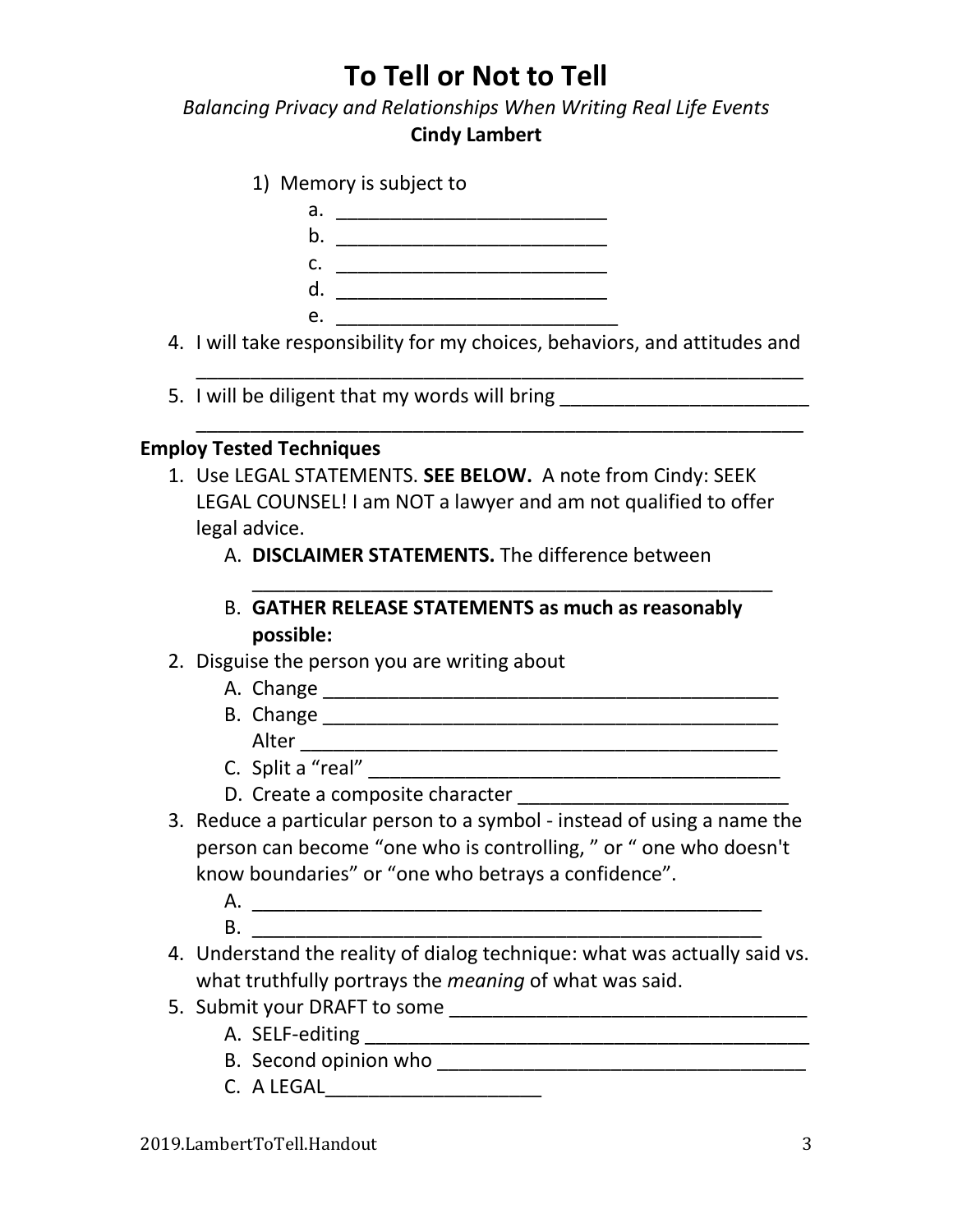## *Balancing Privacy and Relationships When Writing Real Life Events* **Cindy Lambert**

#### **\* \* \***

#### **3 EXAMPLES OF POTENTIAL DISCLAIMER STATEMENTS for NONFICTION**

### *A note from Cindy: SEEK LEGAL COUNSEL! I am NOT a lawyer and am not qualified to offer legal advice.*

[Note: If publishing through a publishing house, always request their official policy, wording, and placement of disclaimer. Also inquire about the need for a legal read.]

- (*memoir, autobiography, or recent history*)Some names and identifying details have been changed to protect the privacy of individuals.
- (*memoir, autobiography, or recent history*)I have tried to recreate events, locales and conversations from my memories of them. In order to maintain their anonymity in some instances I have changed the names of individuals and places, I may have changed some identifying characteristics and details such as physical properties, occupations and places of residence.
- (*advice, how-to*) Although the author and publisher have made every effort to ensure that the information in this book was correct at press time, the author and publisher do not assume and hereby disclaim any liability to any party for any loss, damage, or disruption caused by errors or omissions, whether such errors or omissions result from negligence, accident, or any other cause.

#### EXAMPLE OF A POTENTIAL **RELEASE STATEMENT**:

### *A note from Cindy: SEEK LEGAL COUNSEL! I am NOT a lawyer and am not qualified to offer legal advice.*

[Note: If publishing through a publishing house, always request their official policy and wording. Know the deadline for release statements as it pertains to print date. Also inquire about the need for a legal read.] [Date]

[Author's Name] [Author's Address]

Dear [Author's name]: